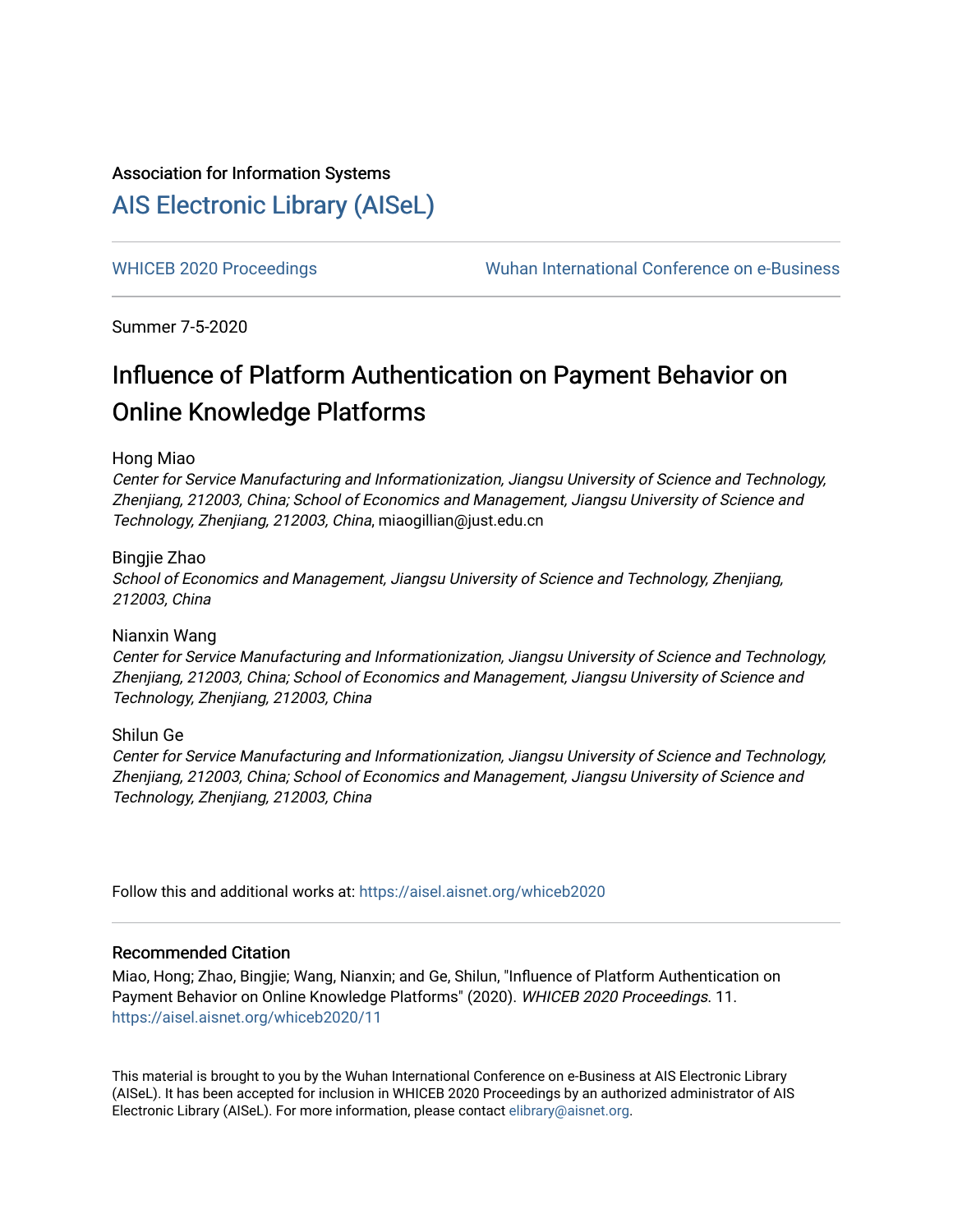## **Influence of Platform Authentication on Payment Behavior**

## **on Online Knowledge Platforms**

*Hong Miao*1,2\* *, Bingjie Zhao*<sup>2</sup> *, Nianxin Wang*1,2*, Shilun Ge*1,2 <sup>1</sup>Center for Service Manufacturing and Informationization, Jiangsu University of Science and Technology, Zhenjiang, 212003, China <sup>2</sup>School of Economics and Management, Jiangsu University of Science and Technology, Zhenjiang, 212003, China

**Abstract:** Paid knowledge products have rapidly risen in prevalence and popularity in recent years. Online knowledge platforms have adopted many governance measures to attract more users and protect their needs. We explore the influence of such governance measures on the payment behaviors of knowledge acquirers by constructing a research model based on signal theory. The results show that the characteristic signals of both knowledge products and knowledge providers are positively associated with the number of participants. Authentication marks from the platform do not directly influence knowledge acquirers. The platform authentication marks have a moderating effect by partly replacing the effect of the knowledge providers' characteristic signals. The results suggest that such authentication measures can help knowledge acquirers identifying high-quality knowledge products and enable them to participate more actively in buying knowledge. Our work has academic as well as practical implications for the operation and management of online knowledge platforms.

Keywords: paid knowledge products, signal theory, platform governance, empirical research, moderation effect

### **1. INTRODUCTION**

-

With the increasing demand for fragmented learning from knowledge acquirers, acceptance of premium and paid content, and the maturity of payment technologies, paying for online knowledge is becoming a new way for users to acquire knowledge to learn. Although online knowledge platforms are establishing an important channel to exchange and share knowledge between the supply and demand sides of the knowledge economy, the quality of paid knowledge products is an issue that need to be addressed and self-corrected by these platforms through governance mechanisms. Based on the development status and problems of paid knowledge industry, scholars have clarified the importance of platform governance. Although researchers have studied the influential factors from paid knowledge products and providers<sup>[1]</sup>, they have not yet empirically verified whether and how to measure affect acquirers' participation behaviors from the perspective of platform governance.

As a new kind of online tradeable goods, paid knowledge face the problem of information asymmetry inevitably. Signal theory can explain how consumers rely on signals from sellers to form expectations about the quality of the seller's products or services<sup>[2]</sup>. Examples of paid knowledge signals are review scores, experience of the knowledge provider, personal identity authentication, and excellent respondent authentication by the platform. When many signals of many products are sent, related signals are usually processed at the same time, which means a signal does not work alone or signals have an overall effect as a combination<sup>[3]</sup>. As a typical type of third-party signal, authentication information can effectively reduce risk perception, establish consumer trust, and promote online consumption<sup>[4]</sup>. However, the impacts of authentication marks on participants' trust and behaviors and the interactions of authentication marks with other signals have not received much research attention.

Based on the signal theory, we examine information from knowledge products, knowledge providers, and platform authentication marks as signals received by knowledge acquirers and construct a theoretical model. We also captured operation data of an online knowledge platform and analyzed the implementation effects of

<sup>\*</sup> Corresponding author. Email: miaogillian@just.edu.cn (Hong Miao)